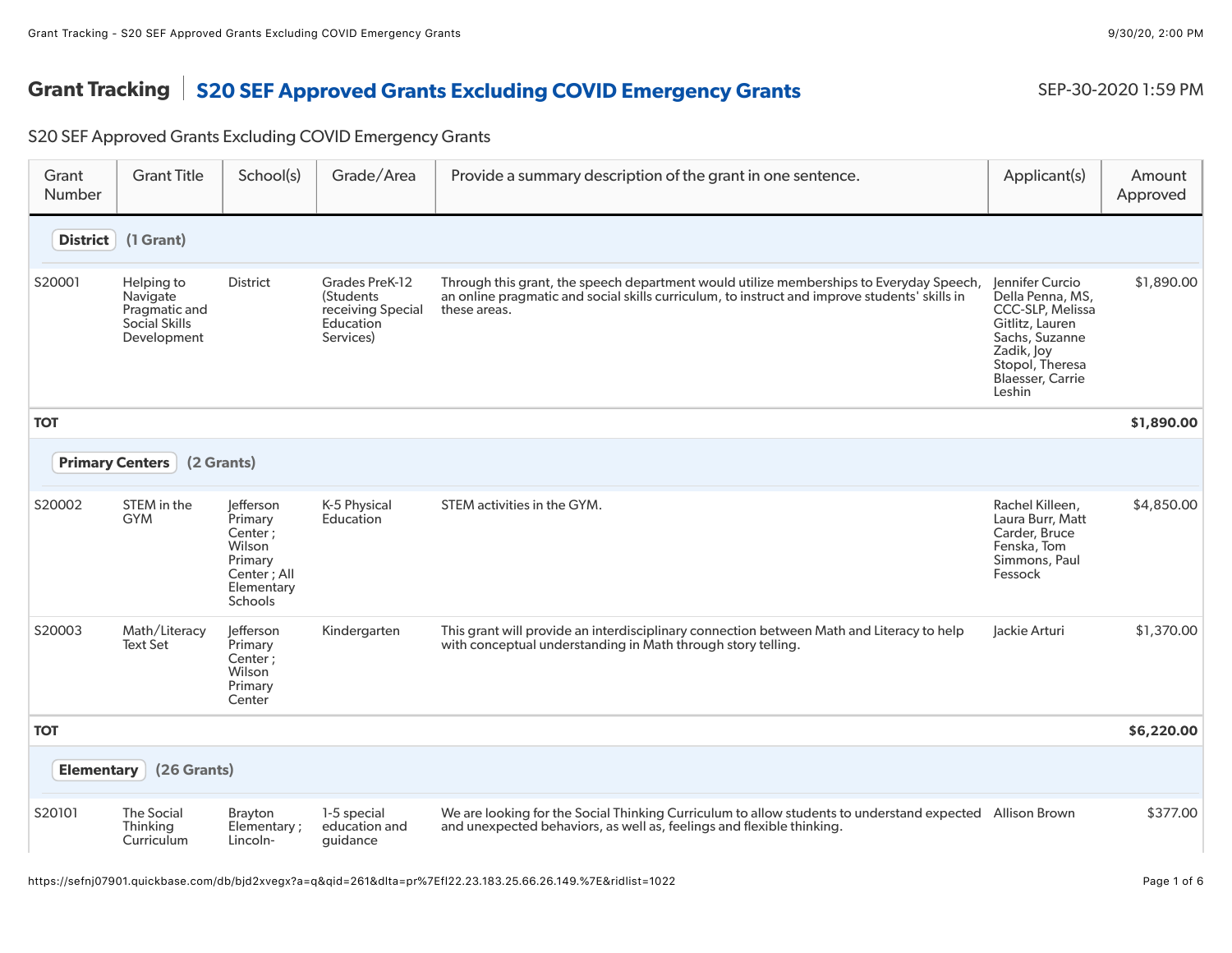|        |                                                                                                                     | Hubbard<br>Elementary;<br>Washington<br>Elementary |                                                                                                                                                                                              |                                                                                                                                                                                                                                                                                                                                                                                                                                                                                                 | Eboni Foushee                                                                  |             |
|--------|---------------------------------------------------------------------------------------------------------------------|----------------------------------------------------|----------------------------------------------------------------------------------------------------------------------------------------------------------------------------------------------|-------------------------------------------------------------------------------------------------------------------------------------------------------------------------------------------------------------------------------------------------------------------------------------------------------------------------------------------------------------------------------------------------------------------------------------------------------------------------------------------------|--------------------------------------------------------------------------------|-------------|
| S20102 | <b>Bringing Self-</b><br><b>Requlation into</b><br>the Classroom:<br>The Zones Year<br>2                            | All<br>Elementary<br>Schools                       | 2nd & 3rd-grade<br>students                                                                                                                                                                  | Emotional regulation is the ability to effectively manage and respond to an emotional<br>experience. This grant is focused on an expansion of the curriculum design and collection of<br>materials (books and tools) to be used in the classroom to help children label their<br>emotions, identify how they are feeling, and learn effective coping and self-regulation<br>strategies for use in everyday situations using the Zones of Regulation and Social Thinking<br>curriculum.          | Andrea Sadow                                                                   | \$8,464.00  |
| S20103 | Year 3 - Keys to<br><b>Social Success</b>                                                                           |                                                    | Grades 4-6,<br>district-wide                                                                                                                                                                 | Thanks to the generosity of SEF, this will be year three of the Keys to Social Success<br>Program. Most fifth-grade classrooms have successfully taught either a portion of or the<br>entire fifth-grade curriculum. The goal of this grant request is to purchase the materials for<br>the remaining fifth-grade classrooms across the district and also fund the design and<br>materials for the fourth and sixth-grade classrooms across the district. This is our final phase<br>of design. | Andrea Sadow                                                                   | \$11,080,00 |
| S20104 | <b>Running With</b><br><b>STEAM</b>                                                                                 | lefferson<br>Elementary                            | These materials<br>would impact the<br>extended<br>engineering<br>learning of 1st<br>through 3rd<br>grade students as<br>well as students<br>attending our<br>after-school<br>STEAM program. | This grant request is for three STEAM sets, a Rigamajig Junior Building Kit, a K'NEX<br>Renewable Energy Set, and 2 Makedo classroom packs --all intended to extend my<br>students' real world engineering learning.                                                                                                                                                                                                                                                                            | Jackie Campagna                                                                | \$930.00    |
| S20106 | Mystery<br>Science-Lesson<br><b>Tools Kits to</b><br>provide<br>interactive<br>hands-on<br>learning<br>experiences. | Lincoln-<br>Hubbard<br>Elementary                  | 3rd Grade<br>Science                                                                                                                                                                         | Mystery Science is a district wide subscription that is now offering science tool kits to<br>enhance lessons.                                                                                                                                                                                                                                                                                                                                                                                   | Caitlin Gabriele<br>& Third Grade<br>Team                                      | \$1,396.00  |
| S20108 | Generation<br>Genius                                                                                                | Lincoln-<br>Hubbard<br>Elementary                  | All grade levels                                                                                                                                                                             | Generation Genius provides Get instant access to hours of fun, standards-based learning<br>videos, lesson plans, activities, quizzes & more.                                                                                                                                                                                                                                                                                                                                                    | Allison Ahearn<br>and the Lincoln<br><b>Hubbard</b><br><b>Elementary Staff</b> | \$795.00    |
| S20109 | Parent Math<br>Night - Fall<br>2020                                                                                 | Franklin<br>Elementary                             | All students in<br>grades 1st<br>through 5th                                                                                                                                                 | This evening will provide an opportunity for all Franklin Elementary parents to experience<br>the Math Workshop Model structure and to learn about the shifts in instructional practice<br>which impacts the home to school math connection.                                                                                                                                                                                                                                                    | Janice Tierney,<br>Jackie Arturi,<br><b>Brittany Schwartz</b>                  | \$1,920.00  |
| S20110 | Math Workshop<br><b>Materials</b>                                                                                   | Lincoln-<br>Hubbard<br>Elementary                  | 3rd                                                                                                                                                                                          | This grant will allow for the aquisition of Math Workshop materials to be shared among the<br>3rd grade classrooms at Lincoln-Hubbard                                                                                                                                                                                                                                                                                                                                                           | Michelle Ehrich                                                                | \$1,508.00  |
| S20111 | More Math,<br>More Fun                                                                                              | Lincoln-<br>Hubbard<br>Elementary                  | Second Grade                                                                                                                                                                                 | The purpose of this grant is to get more math materials to support students throughout our<br>math centers.                                                                                                                                                                                                                                                                                                                                                                                     | Abigail Emerson,<br>Ann Anderson,<br>Alex Kelly, and                           | \$624.00    |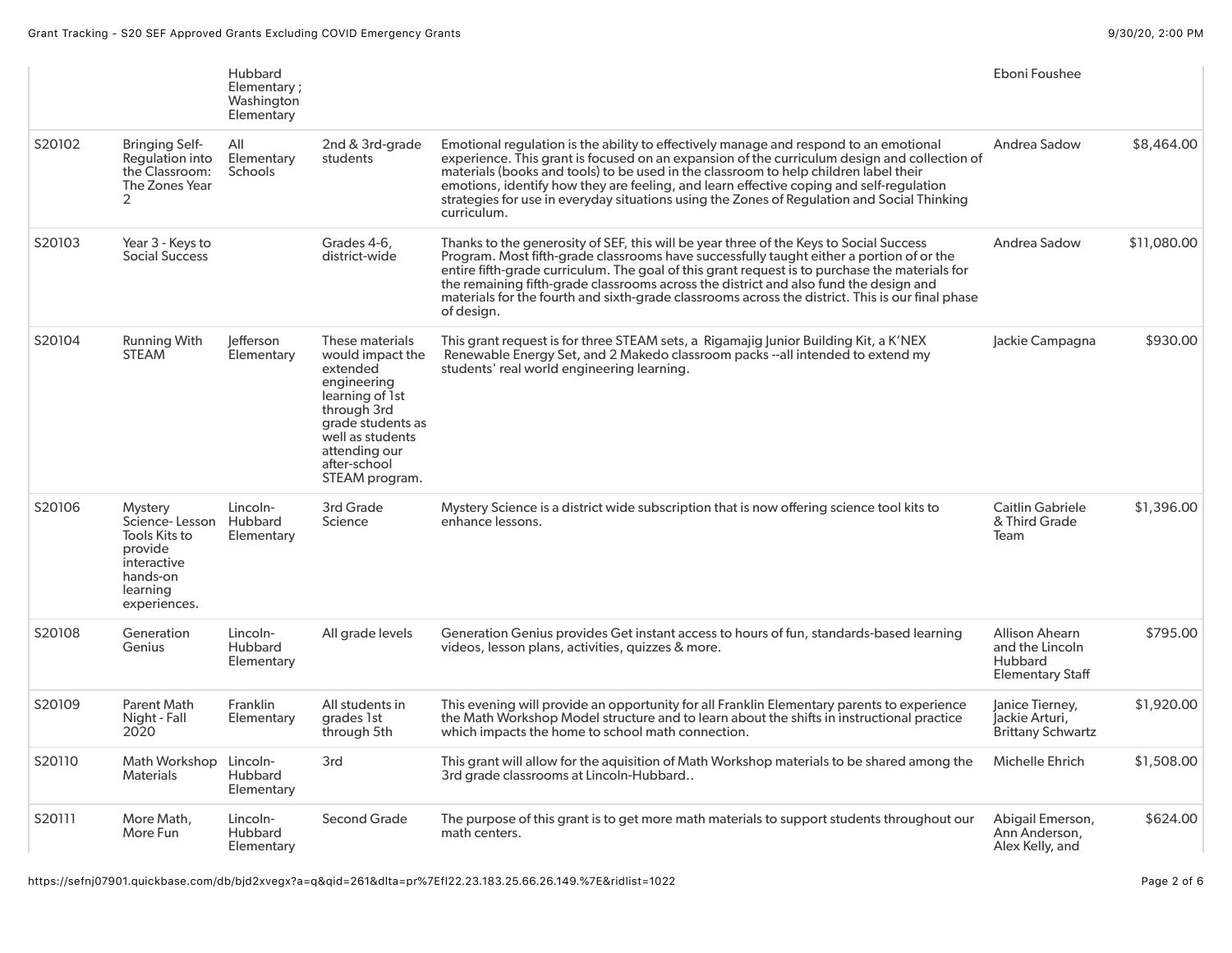|        |                                                                                |                                                   |                                                                         |                                                                                                                                                                                                                                                  | Kelly Reynolds                                                                            |             |
|--------|--------------------------------------------------------------------------------|---------------------------------------------------|-------------------------------------------------------------------------|--------------------------------------------------------------------------------------------------------------------------------------------------------------------------------------------------------------------------------------------------|-------------------------------------------------------------------------------------------|-------------|
| S20112 | <b>Book Mania</b>                                                              | Franklin<br>Elementary                            | Third Grade -<br>Franklin                                               | Sets of leveled books to support learning in several units of study. (Biography. Nonfiction,<br>Social Issues and Mystery)                                                                                                                       | Janet Langborgh<br>and Lori Alfone                                                        | \$1,928.00  |
| S20113 | One Book, One<br>SchoolAgain!                                                  | Franklin<br>Elementary                            | Franklin students,<br>staff, faculty and<br>families, Grade 1<br>to $5$ | As we continue to build a school wide reading culture, the selection of one text will engage<br>all learners, leaders and families to enrich the reading life of our school community.                                                           | Loreli E. Stochaj<br>Janice Tierney                                                       | \$1,680.00  |
| S20114 | Non Fiction<br>books                                                           | Franklin<br>Elementary                            | Fourth                                                                  | Students in the fourth grade at Franklin would benefit from an extensive non-fiction library.                                                                                                                                                    | Catherine<br>Alberico<br>Kirsten Douglas<br>Karina<br>Franceschini<br>Andrew<br>Sefransky | \$6,072.00  |
| S20115 | Complete<br>Comprehension Elementary                                           | <b>Brayton</b>                                    | $2 - 5$                                                                 | To purchase Comprehension Kits for each grade level and support teachers                                                                                                                                                                         | Jean Leporat &<br>Staci Kaplan                                                            | \$4,490.00  |
| S20116 | Books and<br>Audiobooks for<br>All                                             | All<br>Elementary<br>Schools                      | Grades 1-5                                                              | Joining this consortium enables us to cost-effectively purchase ebooks and audiobooks,<br>include them in our collection, and allow users to access them through MackinVIA on school Courtney<br>devices, as well as their own personal devices. | Cindy Abramov<br>Kaczynski<br>Loreli Stochaj<br>Carol Stubeck<br><b>Kyrsten Thomas</b>    | \$2,250.00  |
| S20117 | Functional<br>Furniture                                                        | Franklin<br>Elementary                            | Grade 2                                                                 | I am requesting two activity tables to increase engagement and functionality of the<br>classroom design to maximize student participation and productivity.                                                                                      | Alana Albanese                                                                            | \$614.00    |
| S20118 | <b>Active Sitting</b><br>Makes for<br><b>Active Learning!</b>                  | lefferson<br>Elementary                           | Grade 4                                                                 | This grant allows for active seating while permitting simpler routes for navigating our<br>classrooms.                                                                                                                                           | lan Bell and Katie<br>George                                                              | \$1,799.00  |
| S20119 | Surfing in<br>Music: Flexible<br>Seating for the<br>General Music<br>Classroom | Brayton<br>Elementary ;<br>Franklin<br>Elementary | Grades 1-5                                                              | Flexible "Surf" desks in the general music classroom will allow students to compose,<br>analyze, arrange, and use technology while being comfortable and supported in a<br>classroom without desks.                                              | Kayla Ryder                                                                               | \$1,399.00  |
| S20120 | Calming<br>Corners                                                             | lefferson<br>Primary<br>Center                    | lefferson ABA<br>Classrooms<br>Jefferson CST<br>Office                  | This grant will provide materials to be utilized in the ABA classrooms and CST office to help<br>students de-escalate when they are having difficulty with emotional regulation.                                                                 | Kate Harvey, Ann<br>Cutalo, Kristine<br>Parente, Jessica<br>Cuskie, Lauren<br>Lieberman   | \$1,673.00  |
| S20121 | Move to focus                                                                  | Franklin<br>Elementary                            | Grades 3-5 self<br>contained LLD<br>classroom                           | I would like to provide ways to enhance focus within my classroom.                                                                                                                                                                               | Ashley<br>Winchester-<br>Karpinski                                                        | \$7,434.00  |
| S20122 | <b>Flexible Seating</b>                                                        | Franklin<br>Elementary                            | <b>First Grade</b>                                                      | This grant will allow for more student choice in classroom seating, meeting the needs of all<br>types of students in a student-centered classroom.                                                                                               | Megan McCue,<br>Aimee Mallory,<br>and len<br>Schwarzenbek                                 | \$16,721.00 |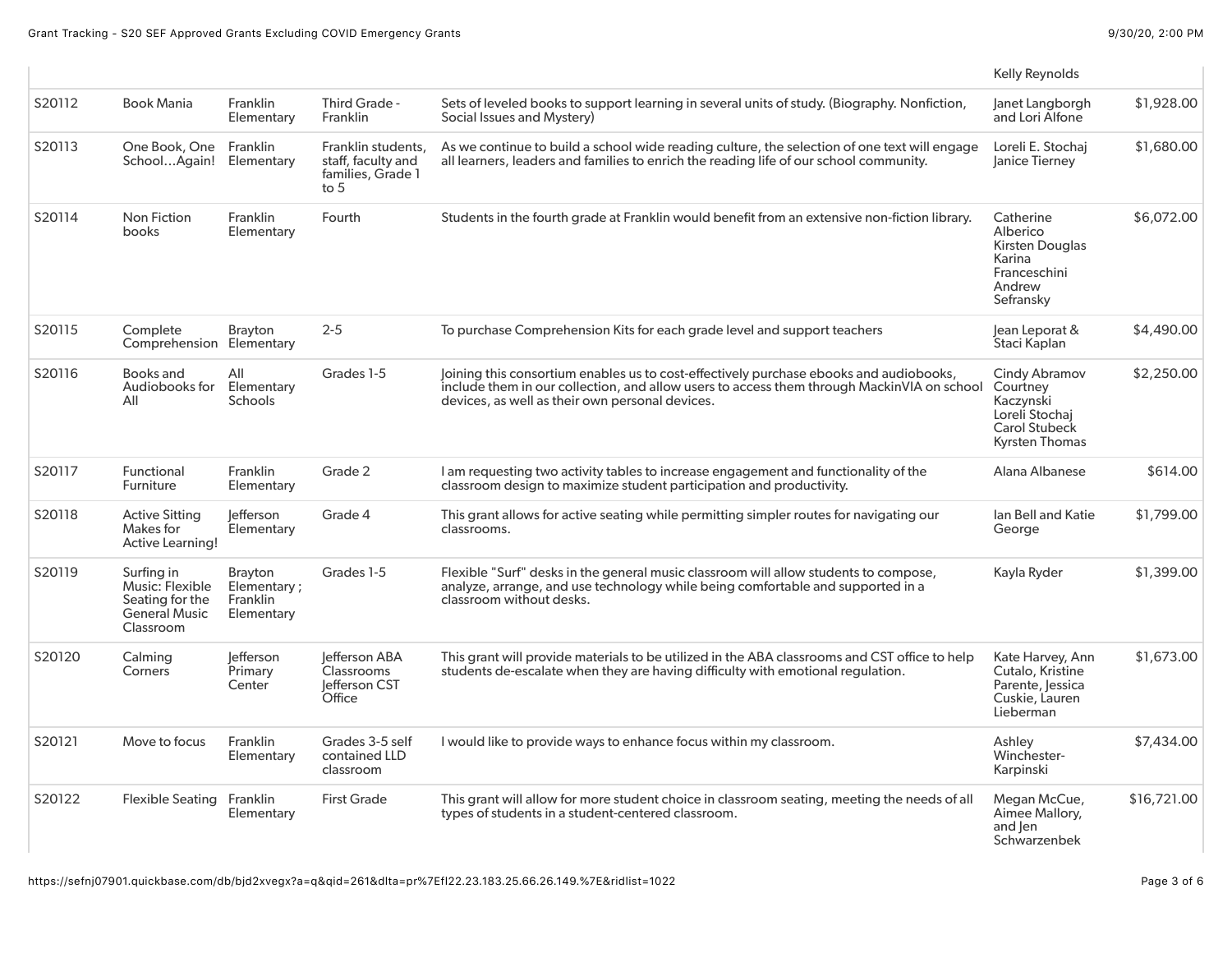| S20123               | Cricut Maker for Brayton<br>Use Throughout Elementary<br>the School                       |                                   | <b>Entire School</b>                                                                                                                                                                                                                                                            | The Cricut Maker machine is a smart cutting machine that will enable all staff members to<br>create templates and die cuts for various projects.                                                                                                               | Danielle Greco                                                         | \$1,575.00  |
|----------------------|-------------------------------------------------------------------------------------------|-----------------------------------|---------------------------------------------------------------------------------------------------------------------------------------------------------------------------------------------------------------------------------------------------------------------------------|----------------------------------------------------------------------------------------------------------------------------------------------------------------------------------------------------------------------------------------------------------------|------------------------------------------------------------------------|-------------|
| S20124               | A Modern Work Brayton<br>Space for<br>Modern<br><b>Students</b>                           | Elementary                        | My second grade<br>classroom at<br>Brayton.                                                                                                                                                                                                                                     | I am requesting flexible desks and chairs that will modernize my learning environment and<br>contribute to effective instruction.                                                                                                                              | <b>Beth Lepore</b>                                                     | \$10,517.00 |
| S20125               | Write and<br>Rewrite 1,2,3                                                                | Lincoln-<br>Hubbard<br>Elementary | Second Grade                                                                                                                                                                                                                                                                    | This grant will provide each second grader with a Boogie Board ReWrite board.                                                                                                                                                                                  | Abigail Emerson,<br>Ann Anderson,<br>Alex Kelly, and<br>Kelly Reynolds | \$336.00    |
| S20126               | Movers and<br>Shakers -<br>supporting the<br>Who Was?<br><b>History Bee</b>               | Lincoln-<br>Hubbard<br>Elementary | <b>All LH Students:</b><br>Grades 3 and 4<br>students will<br>access the<br>materials<br>purchased<br>through the grant<br>specifically for use<br>within the Who<br>Was History Bee<br>but all students at<br>LH may borrow<br>the materials<br>purchased<br>through the grant | This grant will provide funds towards the purchase of the entire series of Who Was? and<br>What Was? books                                                                                                                                                     | Carole Stubeck                                                         | \$1,314.00  |
| S20127               | Music Beyond<br>the Wall of the<br><b>Music</b><br>Classroom                              | Brayton<br>Elementary             | All Brayton<br>learners in Grades<br>$1-3$<br>(approximately<br>200 children)                                                                                                                                                                                                   | This program is to offer learners the opportunity to continue their musical experiences<br>outside the music classroom and incorporate them at home.                                                                                                           | Kayla Ryder and<br>Courtney<br>Kaczynski                               | \$500.00    |
| S20128               | Let the Music<br>Ring: The<br>Science of<br>Sound in<br><b>General Music</b><br>and Choir | Brayton<br>Elementary             | Grades 1-5<br><b>General Music at</b><br>Brayton<br>Elementary<br>School                                                                                                                                                                                                        | Tone Chimes and Boomwhackers in the elementary general music classroom are<br>instrumental resources that can be used to teach the science of sound, add<br>accompaniments to performances and concerts, and to develop accompaniment skills in<br>Grades 1-5. | Kayla Ryder                                                            | \$1,364.00  |
| <b>TOT</b>           |                                                                                           |                                   |                                                                                                                                                                                                                                                                                 |                                                                                                                                                                                                                                                                |                                                                        | \$88,760.00 |
| <b>Middle School</b> | (5 Grants)                                                                                |                                   |                                                                                                                                                                                                                                                                                 |                                                                                                                                                                                                                                                                |                                                                        |             |
| S20201               | Peer Leadership<br><b>Continuation</b><br>of 18 month<br>Grant]                           | LCJ Summit<br>Middle<br>School    | Grade 8                                                                                                                                                                                                                                                                         | The Peer Leadership program will continue to empower a selected group of 8th grade to<br>become student ambassadors and lead programs throughout the school.                                                                                                   | Stefanie Jurista<br>Lauren Ettinger                                    | \$7,170.00  |
| S20202               | Battle of the                                                                             | LC  Summit                        | 6th-8th, library                                                                                                                                                                                                                                                                | "Battle of the Books" is a reading motivation program.                                                                                                                                                                                                         | <b>KAREN M</b>                                                         | \$1,200.00  |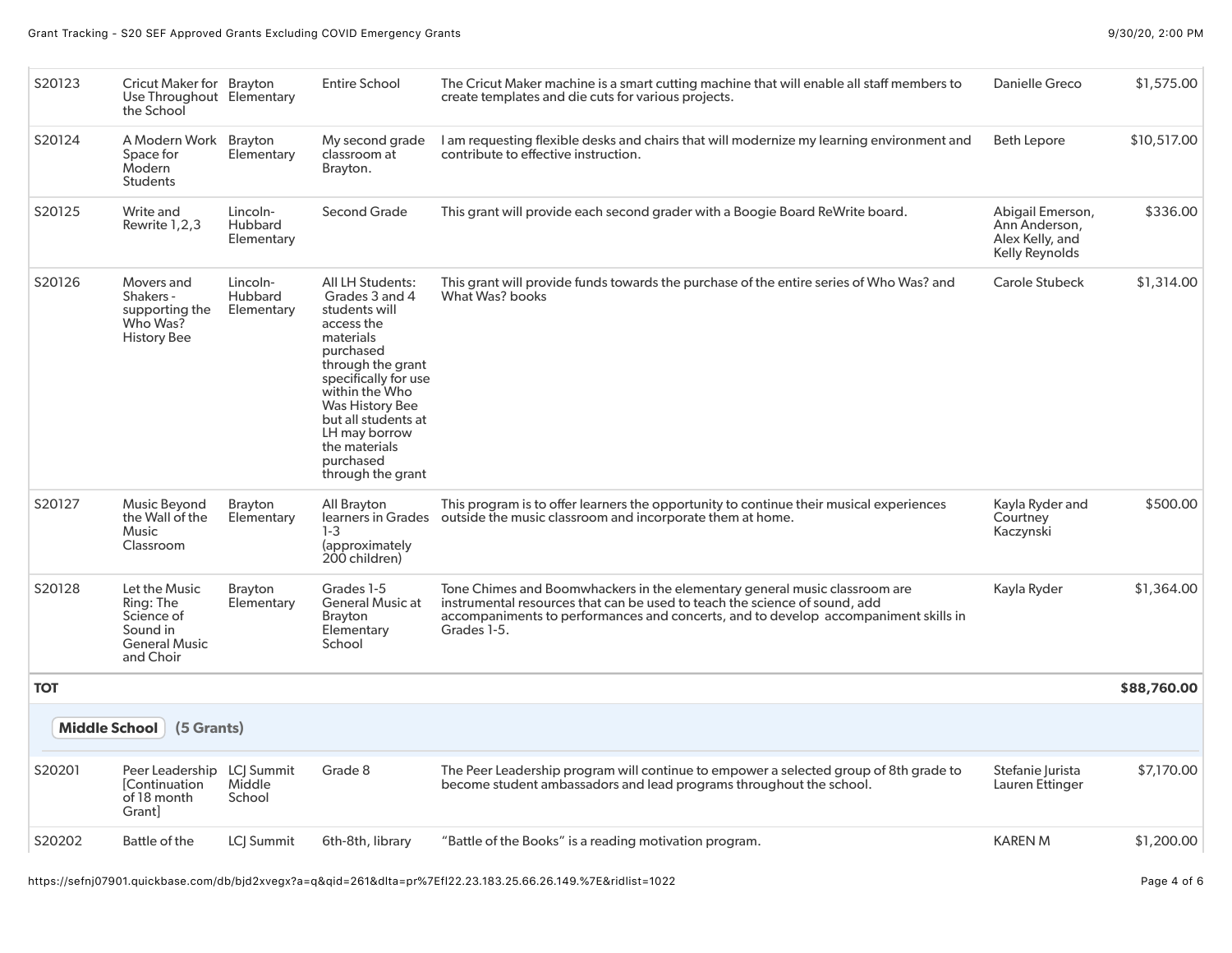|            | Books at<br><b>LCISMS</b>                                                              | Middle<br>School               |                                                          |                                                                                                                                                                                                                                                                                                                                                                                                                                                                                                                                                                                                                                                                                                                                                                                                                                                                                                                                                                                                                                                                                                                                                                                                                                                                                                                                                                         | <b>DOHERTY</b>                                                            |             |
|------------|----------------------------------------------------------------------------------------|--------------------------------|----------------------------------------------------------|-------------------------------------------------------------------------------------------------------------------------------------------------------------------------------------------------------------------------------------------------------------------------------------------------------------------------------------------------------------------------------------------------------------------------------------------------------------------------------------------------------------------------------------------------------------------------------------------------------------------------------------------------------------------------------------------------------------------------------------------------------------------------------------------------------------------------------------------------------------------------------------------------------------------------------------------------------------------------------------------------------------------------------------------------------------------------------------------------------------------------------------------------------------------------------------------------------------------------------------------------------------------------------------------------------------------------------------------------------------------------|---------------------------------------------------------------------------|-------------|
| S20203     | Increasing<br>student<br>learning and<br>morale through<br>the physical<br>environment | LCJ Summit<br>Middle<br>School | Grades 6-8<br><b>ESL</b>                                 | To provide an open, café-style learning environment that includes a variety of flexible<br>seating options in order to promote a collaborative mindset where students are also able to<br>increase their confidence and enthusiasm for the content they are about to learn in the ESL<br>classroom.                                                                                                                                                                                                                                                                                                                                                                                                                                                                                                                                                                                                                                                                                                                                                                                                                                                                                                                                                                                                                                                                     | Alexandra Aquiar                                                          | \$11,568.00 |
| S20204     | Go Figure<br>Room Redesian                                                             | LCJ Summit<br>Middle<br>School | 8th                                                      | Building a classroom conducive to the hands-on design approach that is the heart of the Go<br>Figure cycle.                                                                                                                                                                                                                                                                                                                                                                                                                                                                                                                                                                                                                                                                                                                                                                                                                                                                                                                                                                                                                                                                                                                                                                                                                                                             | Marta Michele,<br>Donna Gallo,<br>Randy Wallock                           | \$26,176.00 |
| S20205     | Digital Art 2.0                                                                        | LCJ Summit<br>Middle<br>School | 8th-grade art<br>students                                | This grant will supplement and extend our digital art pilot from the fall cycle.                                                                                                                                                                                                                                                                                                                                                                                                                                                                                                                                                                                                                                                                                                                                                                                                                                                                                                                                                                                                                                                                                                                                                                                                                                                                                        | Brian Steger,<br>Juana Rodriguez,<br>Donna Gallo,<br><b>Randy Wallock</b> | \$4,919.00  |
| <b>TOT</b> |                                                                                        |                                |                                                          |                                                                                                                                                                                                                                                                                                                                                                                                                                                                                                                                                                                                                                                                                                                                                                                                                                                                                                                                                                                                                                                                                                                                                                                                                                                                                                                                                                         |                                                                           | \$51,033.00 |
|            | High School   (5 Grants)                                                               |                                |                                                          |                                                                                                                                                                                                                                                                                                                                                                                                                                                                                                                                                                                                                                                                                                                                                                                                                                                                                                                                                                                                                                                                                                                                                                                                                                                                                                                                                                         |                                                                           |             |
| S20301     | Peer Leadership                                                                        | Summit High<br>School          | <b>High School</b>                                       | Peer Leaders will consist of 55 11th and 12th graders. The cornerstone of this program is to<br>implement a Freshman Mentoring program. Throughout the 2020 - 2021 program, Peer<br>Leaders will be involved in facilitating meetings with 9th graders helping to transition them<br>from middle to high school. Peer Leaders will deliver monthly lessons to 9th graders in the<br>first-semester during their PE/Health classes. In addition, they will facilitate an Advisory<br>lesson to the 8th graders, help with Freshman Orientation, and provide support for a wide<br>range of community-based activities. Additionally, students in the Peer Leadership Program<br>have been a vital asset to our school community, especially with the Kindness and Unity Day<br>events, students have been helpful in facilitating conversations between both staff and<br>students about events happening to them and in our community as a whole. Peer<br>Leadership fits perfectly into the district's focus of building relationships and fostering a<br>sense of community, carrying forward the lessons learned and discussed on Kindness and<br>Unity day. Through this program, we hope to help develop healthy and long-lasting<br>leadership skills of our Peer Leaders as well as foster a positive transition for freshmen into<br>the high school community. | Laura Gibson<br>Amy Herber<br>Lauren Wells                                | \$8,265.00  |
| S20302     | <b>Author Visit</b>                                                                    | Summit High<br>School          | $9-12$                                                   | To fund the visit of author Ibi Zoboi                                                                                                                                                                                                                                                                                                                                                                                                                                                                                                                                                                                                                                                                                                                                                                                                                                                                                                                                                                                                                                                                                                                                                                                                                                                                                                                                   | Rebecca Zarabi<br>and Judith Shue                                         | \$4,499.00  |
| S20303     | <b>Furniture Grant</b><br>for flexible<br>seating in a<br>Social Studies<br>Classroom  | Summit High<br>School          | 10th, 11th, and<br>12th grade -<br><b>Social Studies</b> | This grant is intended to purchase two high tables and four chairs to begin to implement a<br>flexible seating arrangement in a HIgh School Social Studies classroom. These pieces of<br>furniture will allow the students to engage authentically in collaborative spaces and<br>encourage discourse and dialogue between students.                                                                                                                                                                                                                                                                                                                                                                                                                                                                                                                                                                                                                                                                                                                                                                                                                                                                                                                                                                                                                                    | Lauren Wells                                                              | \$1,737.00  |
| S20304     | Virtual and<br>Augmented<br>Reality at<br>Summit High<br>School Program                | Summit High<br>School          | All Grade Levels,<br>all content and<br>discipline areas | We are looking to purchase and utilize thirty Virtual Reality headsets, 5 Augmented Reality<br>Cubes (called Merge Cubes) and headsets and a 360 degree camera as well as some of the<br>related content to enhance lessons across disciplines and to encourage social-emotional<br>learning.                                                                                                                                                                                                                                                                                                                                                                                                                                                                                                                                                                                                                                                                                                                                                                                                                                                                                                                                                                                                                                                                           | Lauren Wells<br>David Howarth<br><b>Mike Brawer</b><br>Maria Whiteside    | \$10,370.00 |